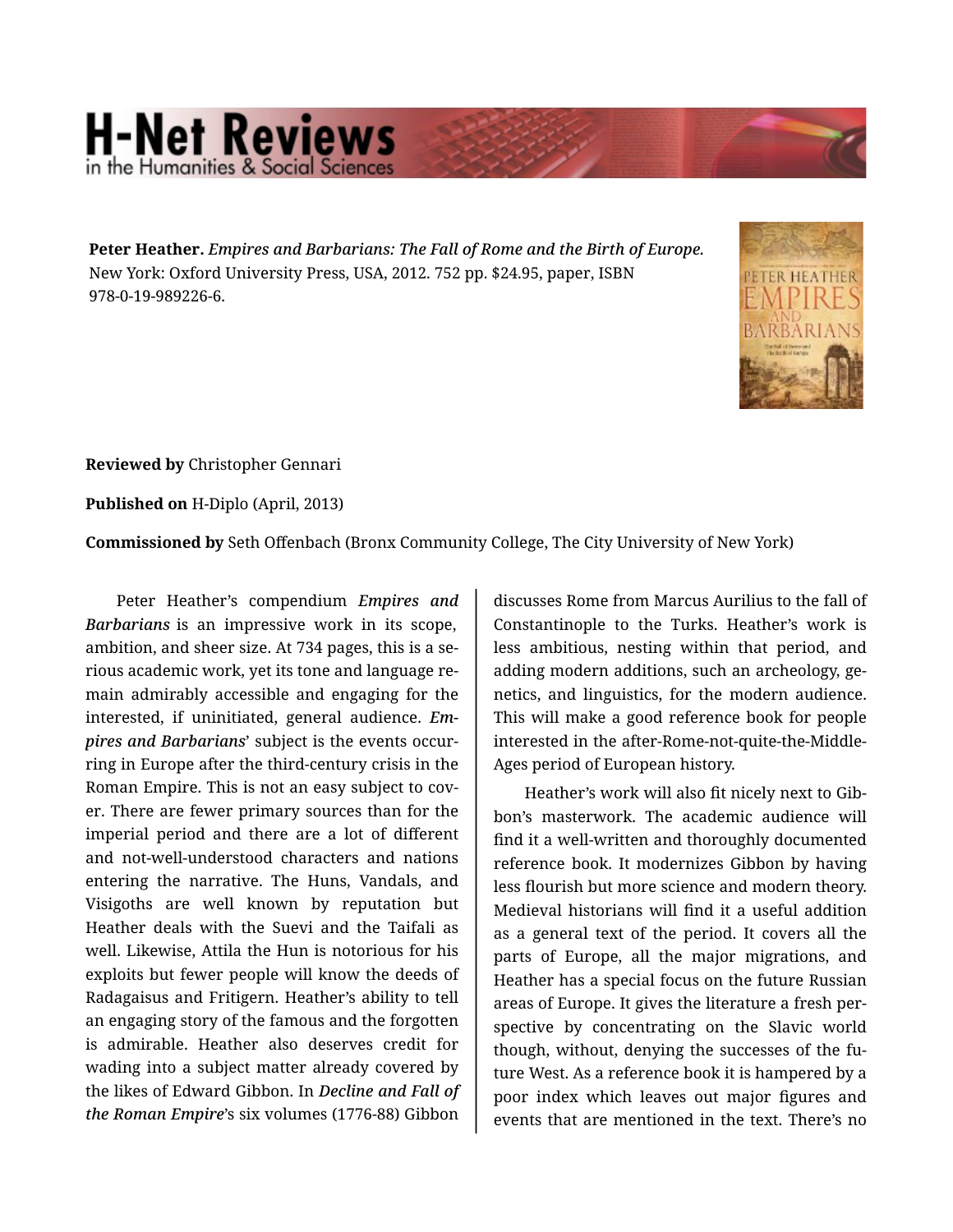mention of Saints Cyril and Methodius, who brought Orthodoxy and an alphabet to the Slavic world; nor any mention of Princess Olga, who converted the Kievan Rus to Orthodoxy after wit‐ nessing mass in the Hagia Sophia. Yet all are men‐ tioned in the text. A book this large and with such a sweeping scope requires an overly detailed in‐ dex--and unfortunately this version does not con‐ tain one.

Heather's update to the mountainous litera‐ ture concerning the fall of Rome is to turn the ta‐ bles on the narrative. Most works, like Gibbon's, deal with the fall of Rome from the Roman per‐ spective and try to explain the melancholy tale of greatness turned to rust and ash. It is the sad his‐ tory of the losers and the defeated; one of the few places in historiography where the defeated per‐ spective dominates the narrative. It makes sense since the Romans were the literate peoples and the barbarians were illiterate, unable to tell the tale of their success to future generations. The survival of the Christian church as a literate insti‐ tution also assured that barbarian success was portrayed in apocalyptic terms by the likes of St. Ambrose and Hydatius.

Heather, on the other hand, takes the per‐ spective of the winners--the illiterate, reputedly uncivilized, pagans who overwhelmed the Roman defenses, squatted on the Roman land, and ab‐ sorbed Mediterranean culture while imparting their own Germanic, Slavic, and Scandinavian customs to Europe--creating, Heather argues, the Middle Ages and modern Europe along the way.

Heather divides the book roughly into three parts. In the first part (approximately the first three chapters) he sets up the situation concern‐ ing the late Roman world by describing the vari‐ ous tribes, their situations, and their motivations before the migrations into the Roman Empire. He also describes the larger economic and political unit he calls "barbarian" Europe--stating that the word is meant to describe the Europe separate from Mediterranean Europe (the Greco-Roman

world) and is not a statement of moral value and inferiority (p. xiv). He also uses "barbarian" Eu‐ rope as a way of describing a world encompassing more than just the Germanic-speaking peoples of Europe who had connections to the Roman world (including the Goths and, most importantly for Heather, the Slavs). Heather's argument is that this was a well-connected and civilized world sim‐ ply outside of, but not apart from, Mediterranean culture. He also shows that far from being unso‐ phisticated the tribes were able to raise profes‐ sional retinues, collect taxes, and create laws. Heather uses the modern concept of globalization to describe the interconnectedness of the barbar‐ ian and Mediterranean worlds.

The second part discusses the migration of peoples into new zones--the Germans and Goths enter into western Europe, the Huns carve out a piece of central Europe for a time, and eastern Eu‐ rope is taken over by the Slavic peoples who be‐ gan to displace several older peoples from the lands between the Dneiper and the Oder Rivers. Heather charts how the act of migration created these larger units that protected their inhabitants from and enabled them to negotiate with Rome. Heather shows a period of Europe in flux; the passing of one age but not yet the formation of the next. He describes a Europe in the act of becom‐ ing, a story that is often overlooked, as Heather points out, in favor of the national origin myths which emphasize, mistakenly, ancient continuity and unity.

Heather also discusses the coalescence and expansion of Frankish and Anglo-Saxon civiliza‐ tions--a brief respite before the smashing hammer of the Viking invasions and migrations. He seems to have an affinity for the rise of Slavic Europe, which is a topic not normally detailed in the usual West-centric historiography. His affinity for Slavic Europe, and his detail work on its rise and impor‐ tance, is impressive but makes the lack of a Byzantine narrative puzzling. Saints Cyril and Methodius are passed over with barely a mention,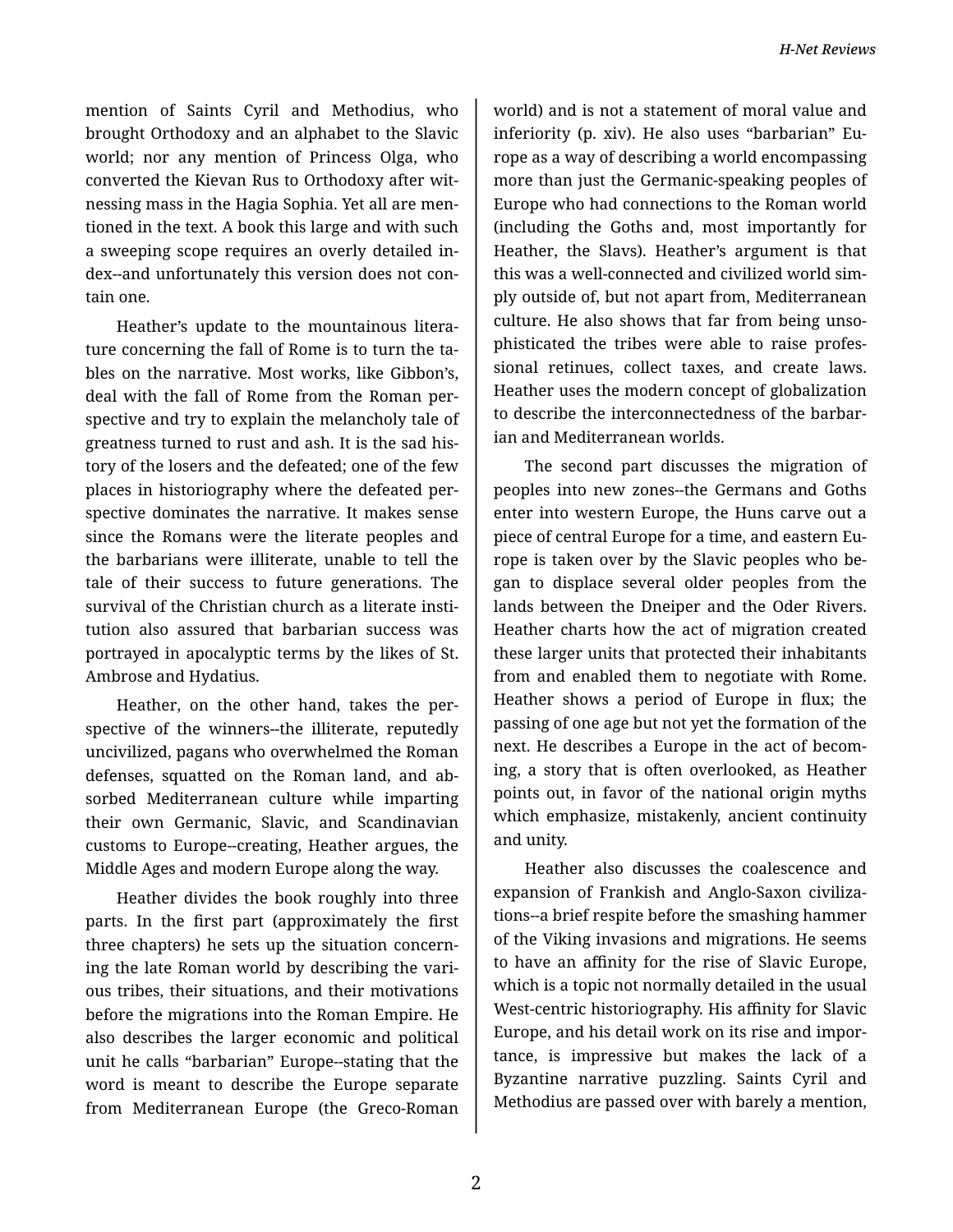Princess Olga's conversion is treated as a minor event, and I did not read any mention of the Bat‐ tle of Kliedon or the conversion of the Bulgars. It is surprising that the Slavic achievements are treated as separate from the larger Christian-Ro‐ man-Greek world. In fairness, Heather does deal with the decline of East Rome after Justinian to explain why a Roman imperial recovery (political, cultural, and economic) turned out to be quixotic, yet never relates the Byzantine cultural impor‐ tance during the Macedonian dynastic period (867-1056 CE). The Byzantine impact on the Slavic world is a surprising omission for such a detailed work.

The final section is the settling of European culture after the migrations. In this section Heather deals with the cultural and political con‐ nections of the new hybrid societies, which are both barbarian and Mediterranean. For Heather these connections are exemplified in the Viking trade networks which Heather describes as the "first European Union" for their depth, breadth, and importance (p. 515). Labor and goods flowed from northern Europe and manufactured and luxury goods came in from the Byzantine and Arab world. In this section, Heather discusses the beginnings of state formation, national kings, im‐ perial pretensions, and the spread of a core Euro‐ pean culture to periphery areas. This is the "Birth of Europe" section of the subtitle. This is the chap‐ ter where the reader begins to see references to the Carolingians, the Ottonians, Hungary, Poland, Cnut, and other states and persons with long, well-known futures ahead of them. This section had the feeling of an astronomy metaphor, the creation of planets from the coalescing of dust and rock and debris; out of the movement of many separate parts comes the union of some‐ thing larger and more enduring. In fact, Heather's last chapter is an allusion to Isaac Newton's third law of motion. Heather argues that imperial ac‐ tion has an opposite reaction among periphery states--thus creating the forces of future imperial demise and giving warning to all present and fu‐

ture empires who believe they are designed to last forever.

Heather tells a complicated story well and in a way that a general audience will be able to un‐ derstand and enjoy. He makes allusions to famous historical events in other centuries in order to help present his position to the audience--which people will find helpful. There is a large section of detailed maps in the back and chapters are bro‐ ken down into subchapters so that the reader will not worry about advancing through the 700-page tome. Heather makes an important addition to the literature of the late Roman world/early Middle Ages. This work emphasizes depth and accessibili‐ ty instead of cutting-edge theoretical arguments. I have come across some of the positions before in other venues and works (for instance, that the Ro‐ mans created their own enemies by forcing the Germanic tribes to organize) but not in so com‐ plete and detailed a manner. This work will be a welcome addition to any early medieval collec‐ tion.

- e to o o B on B c B c larger ation and
- (p. 61-66) ..
- G
-